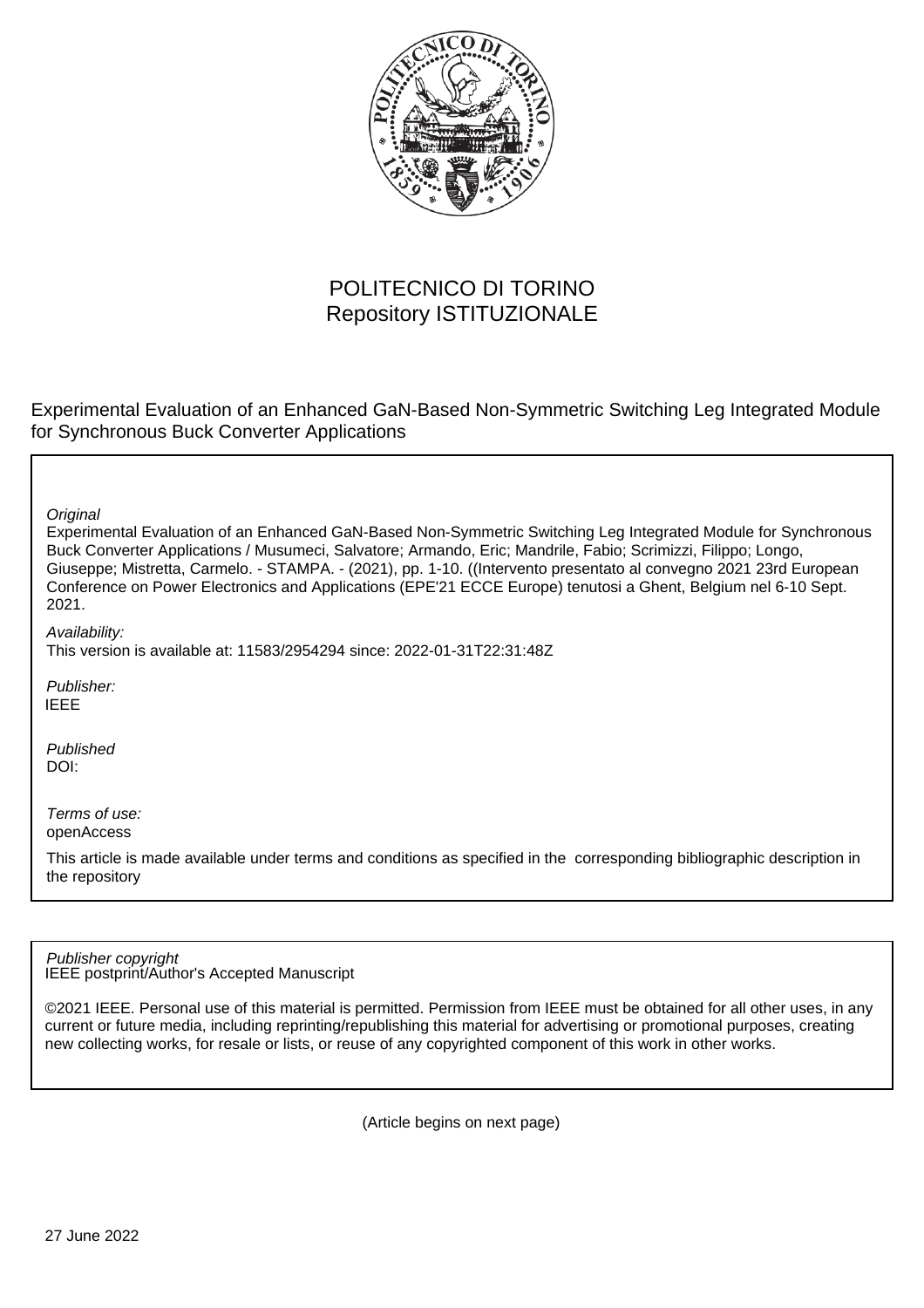# **Experimental Evaluation of an Enhanced GaN-Based Non-Symmetric Switching Leg Integrated Module for Synchronous Buck Converter Applications**

S. Musumeci, E. Armando, F. Mandrile F. Scrimizzi, G. Longo, C. Mistretta POLITECNICO DI TORINO Corso Duca degli Abruzzi 24. Torino, Italy Tel.: +39 / (0) –11 090 7127 E-Mail: salvatore.musumeci@polito.it, eric.armando@polito.it, fabio.mandrile@polito.it

STMICROELECTRONICS Stradale Primosole 50, Catania, Italy Tel.: +39 / (0) – 95.7404401 E-Mail: filippo.scrimizzi@st.com giuseppe-mos.longo@st.com, carmelo.mistretta@st.com

# **Keywords**

«Gallium Nitride (GaN)», « Synchronous Buck Converter », «DC power supply», «DC-DC converters», «Half-bridge».

## **Abstract**

The paper deals with an improved low-voltage monolithic power stage switching leg based on GaN FET devices applied to a synchronous buck converter for not isolated auxiliary power supply in 48V to 12V regulation voltage application. The switching leg module is designed with two GaN FET components with different electrical parameters characteristics in order to optimize the power losses and the switching performance in a 500kHz switching frequency synchronous step-down converter. In the paper the asymmetric switching leg is described and experimentally evaluated. Furthermore, a comparison with a state of art GaN FETs integrated switching leg is carried out in a synchronous stepdown converter suitable to use in a volume reduced auxiliary power supply oriented to 48V regulator for automotive application.

## **Introduction**

Nowadays, the High Electron Mobility Transistor (HEMT) such as GaN FET it is having a rapid growth with ever more performing applications that allow increasing the switching frequencies. The high-power density of these HEMT devices allows reducing the size and weight of the power board layout and the higher switching frequencies compared to the solutions with silicon MOSFET [1] achieve the reduction of the size of the reactive components such as inductances or capacitor. The low voltage converter for industrial or telecom power supply applications are widely used [. In the electric automotive increasing market scenario, hybrid electric vehicle (HEV) or electric vehicle (EV) with a high voltage battery pack or fuel cell energy storage different low voltage converters are requested to supply several electric loads [2], [3]. Low voltage bus at 48V it is becoming more and more successful for reducing cost and safe operation in mild HEV arrangement [4]. In the paper, a single phase of 48V/12V non isolated DC/DC converter is considered suitable for interleaved step down converter in auxiliary power supply for industrial or automotive application. The buck converter is arranged with an integrated module composed by two different GaN FETs in half-bridge topology optimized for a synchronous buck converter (SBC) application [5]. The general electrical scheme of the SBC is reported in Fig. 1. The HEMT GaN devices considered have a breakdown voltage of 100V with a reduced parasitic capacitance that enhancing the gate charge features with an increasing of the dynamic performance of the converter. The low-side GaN FET has a much reduced  $R_{DS,ON}$  to optimize the conduction power losses in the synchronous operation.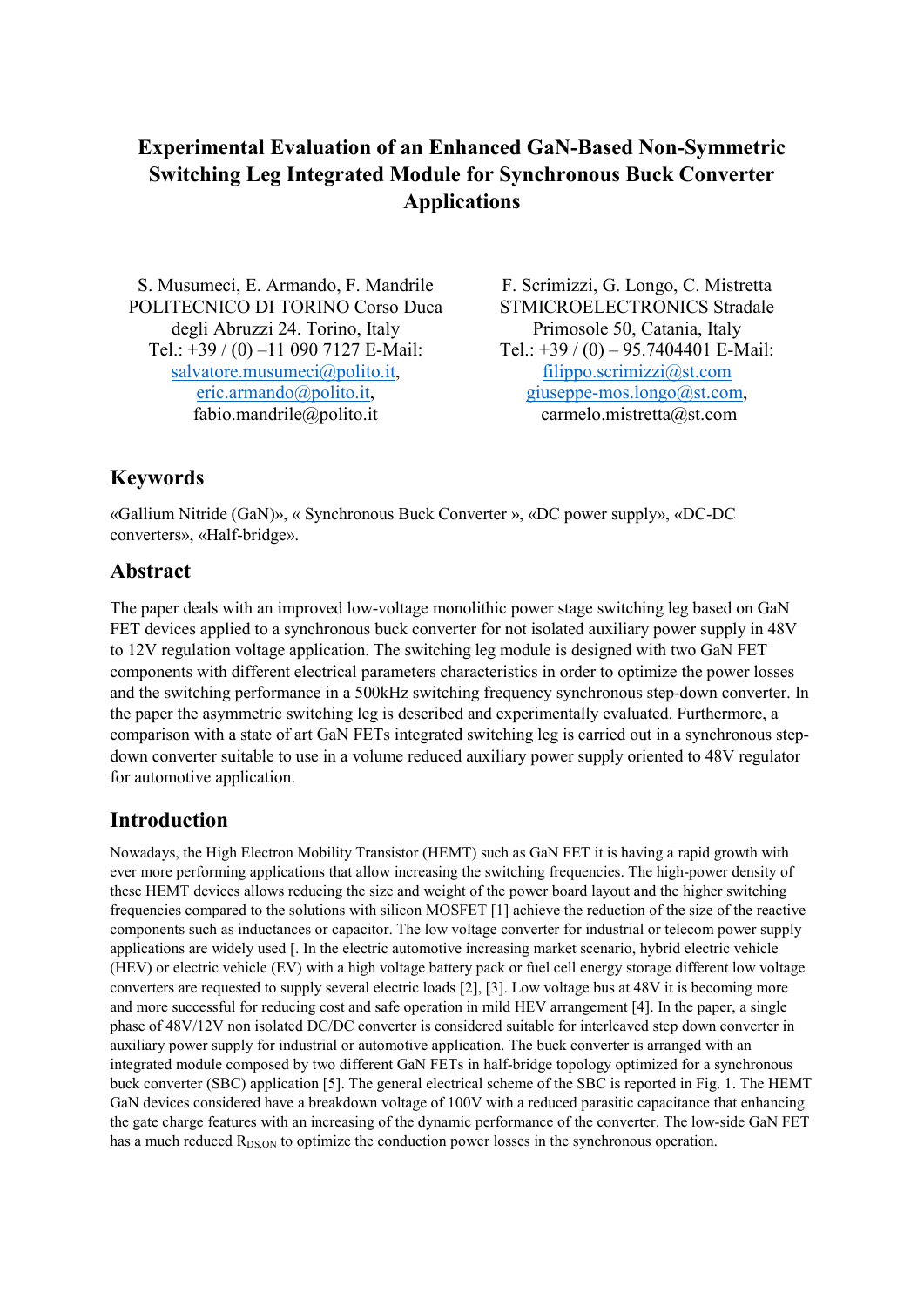The GaN FETs module is evaluated in the SBC in several load conditions considering the *f*sw in the range of 300kHz to 500kHz such as the frequency target of the proposed step-down converter. The layout issues are focused to optimize the switching transient and the EMI request. Finally, the thermal measurement has been carried out. Furthermore, a comparison between a state of art switching leg module is considered to exploit the main advances and drawback of the proposed integrated module. The switching behaviour comparison is carried out in a 48V to 12V voltage regulator circuit suitable for an application in an auxiliary power supply with optimized volume.

### **GaN Based Monolithic Power Stage TechnologyOverview**

A HEMT is based on a hetero-structure, that is a combination of two different semiconductors, having different levels of the energy gap, grown one on top of the other. A GaN FET, therefore, is based on a hetero-structure in which the two semiconductor materials in contact are GaN and AlGaN. It is represented in the simplified picture of Fig. 2. In this structure, simplified compared to the real one, there is a substrate, which can be Sapphire (Al2O3) or Silicon Carbide (SiC), or pure Silicon as in the proposed device. On which three layers are grown:

- a layer called Transition layer, usually of AlGaN, which serves to reduce the reticular mismatch between substrate and GaN;
- a layer, called buffer layer, of GaN;
- a layer, called barrier layer, of AlGaN, typically doped type N.

The AlGaN layer, i.e. a compound of gallium nitride and aluminium (ALGaN Barrier) is deposited on the GaN layer. It is a piezoelectric material as well as the GaN layer. Once deposited on the GaN this material deforms and in the contact area a charge layer is created at the interface between the two constituent materials. The barrier layer, of ALGaN in the structure (shown in Fig. 2) is not doped but is the negatively charged layer. It acts as a heterojunction of Aluminium Nitride and then GaN is grown on AlN. Finally, AlGaN, a thin layer, is on top of high resistive GaN. This layer creates a strained interface between GaN and AlGaN. The interface, combined with the intrinsic piezoelectric nature of GaN, creates a 2DEG electrons layer. This generates a channel formed by a charge layer called two-dimensional electronic gas (2DEG), as highligted in Fig. 2. The second layer present in the structure of Fig. 2 is called transition layer and consists of a layer of material, usually AlGaN, necessary to minimize the mismatch between substrate and GaN [6]. A positive voltage from Gate-to-Source establishes an electron gas under the gate when the gate voltage is greater than a suitable threshold voltage ( $V_{GS} > V_{GS,th}$ ) for which the device goes into the ON state. A positive voltage from Gate-To-Drain also establishes an electron gas under the gate and the device operates in the third quadrant in bidirectional way. The reverse conduction, when the gate-drain voltage is not positive, can be modelled as an equivalent "body diode" with higher direct voltage  $V_F$  compared with the voltage drop of MOSFET body diode but without reverse recovery charge  $(Q<sub>tr</sub>=0)$  [7]. In the reverse direction, (third quadrant) the device starts to conduct when the gate voltage in respect to the drain  $(V<sub>GD</sub>)$  is greater than the gate threshold voltage, in this condition the device shows an  $R_{DS,on}$  channel resistance. If  $V_{GS} < V_{GS,th}$  the component is turns off. In summary, the device is completely planar, there are no junctions with carriers of only one type and there is no doping. The quality of the device depends on the production, growth and deposition technique of the various layers shown in Fig. 2.

The GaN based monolithic power stage is designed to obtain the better switching performance in a buck converter. Figure of merit (FOM) is a crucial device design parameter to optimize, for the two switching leg devices. It is given by

$$
FOM = R_{DS,on} \cdot Q_G \tag{1}
$$

The high-side devices (HS) in step-down converter is driven by a reduced duty-cycle  $D (D=0.25$  in a 48V to 12V buck converter). In this case HS switch must be designed to achieve the better switching transient, thus  $Q<sub>G</sub>$  is the FOM parameter to optimize by a suitable parasitic capacitance profile of  $C<sub>GD</sub>$ and C<sub>GS</sub>. In the low-side GaN device the R<sub>DS,on</sub> is the main parameter of FOM to reduce because the onstate time operation is prevalent comparing with the HS switch [8]. Thus the area of the two devices are different. In the asymmetric integrated module, the LS device is larger than the HS one. In the proposed switching leg module, the chip area ratio is more than four. The R<sub>DS,on</sub> of the HS device is 5.4 m $\Omega$ ,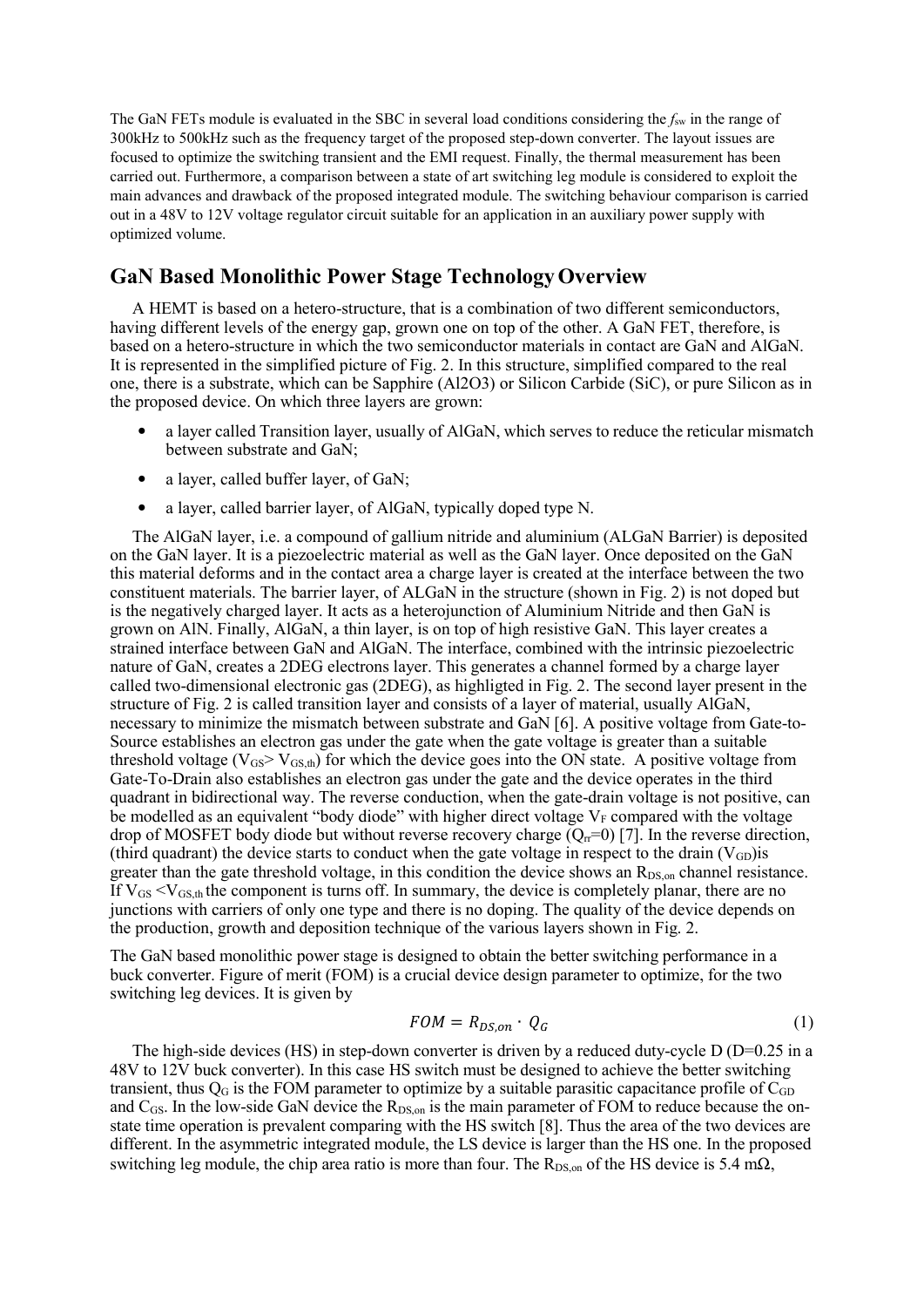while the LS device  $R_{DS,on}$  is 3.5m $\Omega$  at ambient temperature. The high switching frequencies obtainable with GaN devices lead making the layout with great care.



Fig. 1 Circuit schematic of the Synchnous Buck Converter based on a GaN half-Bridge module



### **Layout Issues and Device Package Solution**

The GaN HEMT s are very fast in switching transients, thus the PCB layout was realized trying to reduce as much as possible the connection paths and the layout dimension. One critical point is the contribution of the parasitic elements. The stray reactive components could generate extra voltage and could significantly impact the efficiency, EMI contents, and system reliability. Thus the designed PCB is arranged in four layers. These interconnected layers allow to minimize parasitic inductances (noise shielding effect) and cool down the device. The main layout paths on the PCB design are focused on the gate-driver loop parasitic inductances and the power loop ones. Decreasing the contribution of parasitic inductance in the gate driver loop is possible to obtain faster transients in switching and consequently a lower switching loss. In the layout design, the gate driver is placed on the back of the PCB board to reduce the distances between the driver output pins and the gate and source kelvin pins of the GaN monolithic power stage This layout approach drops the probability of electromagnetic interference that could affect the control signals of the power switches. Furthermore, the bulk and bypass capacitances are positioned as closely as possible to power switch device and driver to stabilize the voltages and reduce the loop traces [9]. The PCB arrangement is reported in Fig. 3a (top and bottom layers). While the photo of the actual experimental evaluation board is shown in Fig.3b. Testing points are positioned far away from the active devices so that the measuring probes do not interfere with the switching operations of the devices.

A key role in the reduction of parasitic inductances and thermal impact is played by the device package. The high-performance monolithic GaN Half-Bridge based on HEMT technology has a common grounded substrate (SUB in Fig. 4a) that allows using packages with a single copper frame. A GaN Half-bridge is encapsulated in the 2SPaK package. It is an innovative bond-wire free package, with reduced stray inductances. The GaN switching leg in the monolithic solution is depicted in Fig. 4a, while in Fig.4b there is a simplified package picture. The several pins for Vin, GND, and SW allow reducing the parallel value of the parasitic inductance. This technology approach leads to obtain an improved switching waveform, reducing electromagnetic emissions, and improving thermal features.

### **GaN Based Integrated Module Evaluation in SBC Application**

The half-bridge is a basic circuit in several converter topologies. The half-bridge GaN FETs module experimental evaluation is carried out on a step-down DC/DC open-loop converter operating in synchronous mode [10]. The converter circuit is composed of the monolithic GaN module, the driver circuit with the bootstrap circuit solution to drive the half-bridge upper device and the circuit to obtain the required adjustable dead time. The schematic of the SBC is reported in Fig. 5, where the bootstrap circuit is highlighted. Finally, the output current is regulated by an adjustable electronic load.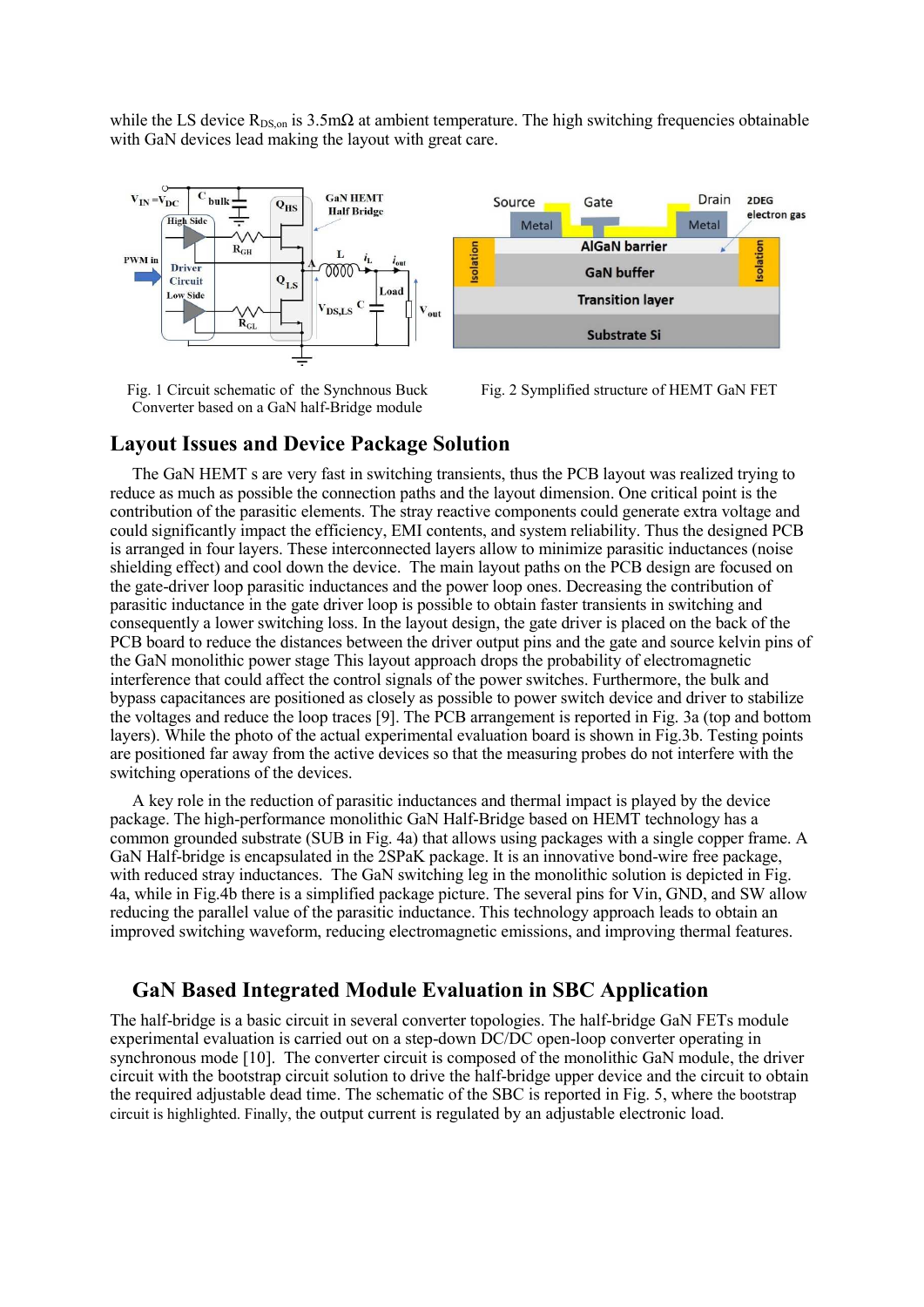

Fig. 3. a) Top and Bottom layers of the Half-Bridge evaluation board. b) Photo of the experimental evaluation board.



Fig. 4 a) GaN Half-Bridge in the device in the monolithic solution with the input and output pin b) the 2SPaK package.



Fig. 5. Circuit schematic of the SBC based on a GaN half-Bridge monolithic power stage with driver circuit, adjustable dead time circuit and the output electronic load.

The experimental tests reported are related to a switching frequency of 500kHz with a wide range of output currents up to 50A. In the first experimental waveforms at 10A the short dead time impact on the switching waveforms is focused (Fig. 6). The dead time  $(t_{dt})$  in GaN FETs devices featuring 100V breakdown voltage is reduced in the range 50ns up to10ns. The  $t_{dt}$  duration depends on the maximum load current from which the characterization of the used device is necessary to design a minimum dead time obtainable. Power losses  $(P_{td})$  in the third quadrant during the dead time  $t_{d,on}$  and  $t_{d,off}$  are given by

$$
P_{td} = V_F \cdot I_L \cdot \left(t_{dt,on} + t_{dt,off}\right) \cdot f_{sw} \tag{2}
$$

Were  $V_F$  is the voltage drop in reverse conduction, for the used devices.

Where t<sub>dton</sub> and t<sub>dtoff</sub> can be settled according to:

$$
t_{dt,on} \ge t_{don} + t_{swn}, \quad t_{dt,off} \ge t_{doff} + t_{swoff}
$$
 (3)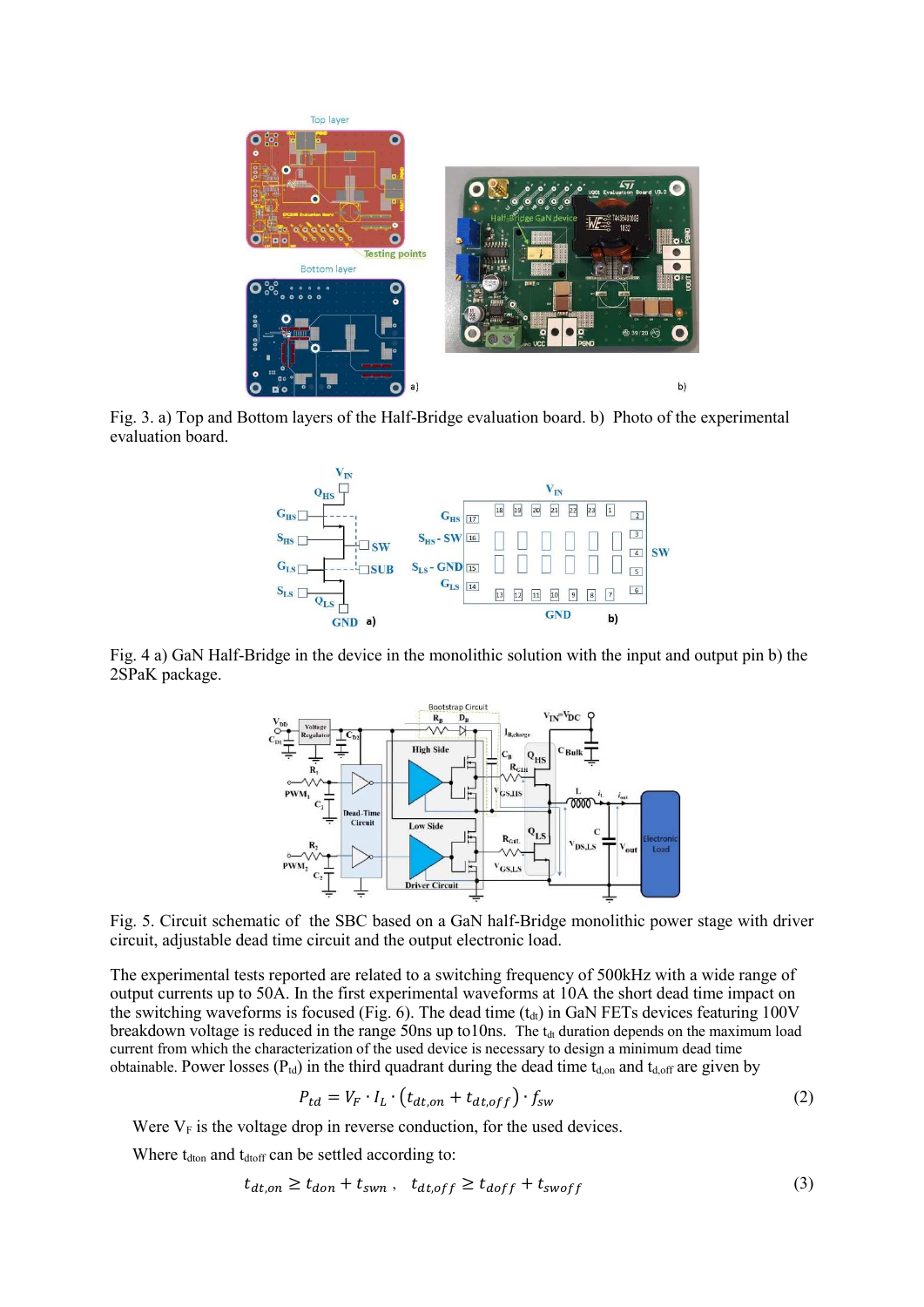The switching behavior at  $I_{L,ave}$ =20A in the steady-state operation is reported in Fig. 4. The switching cycle is shown in Fig. 7a. In Fig. 7b, the LS turn-off is focused, while the zoomed view of the LS turn-on is depicted in Fig. 7c. From Fig. 7, the max LS device drain voltage  $V_{DS,LS}$  is 59.4V. At LS turn off a low voltage peak on the gate-source voltage appear due to the high drain-source voltage rise. Despite the high dv/dt the shoot-through phenomena does not happen due to the input capacitance profile of the LS device [11],[12]. As shown, the voltage peak arising in Fig.6b and Fig.7b remains below the threshold voltage  $V_{GS,th}$ . Finally the low side voltage  $V_{DS,LS}$  and the coil current  $I_L$  switching waveformms at 30A are reported in Fig. 8.



Fig. 6 a) the steady-state waveforms at 500kHz,  $I_L$ =10A and  $V_{DC}$ =48V.b) zoomed view of a single switching cycle, with the dead time highlighted.  $V_{DS,LS}=20V/div$ ,  $V_{GS,LS}=V_{GS,HS}=2V/div$ , a) t=500ns, b) t=100ns.



Fig. 7. Experimental switching waveforms for 48V to 12V SBC with L=1 $\mu$ H,  $f_{sw}$ =500kHz, I<sub>out</sub>=20A a) Steady state switching cycle, b) LS turn-off, c) LS turn-on.  $V_{DS,LS}=20V/div$ ,  $V_{GS,LS}=V_{GS,HS}=2V/div$ , a)  $t=500$ ns, b)  $t=50$ ns, c)  $t=20$ ns.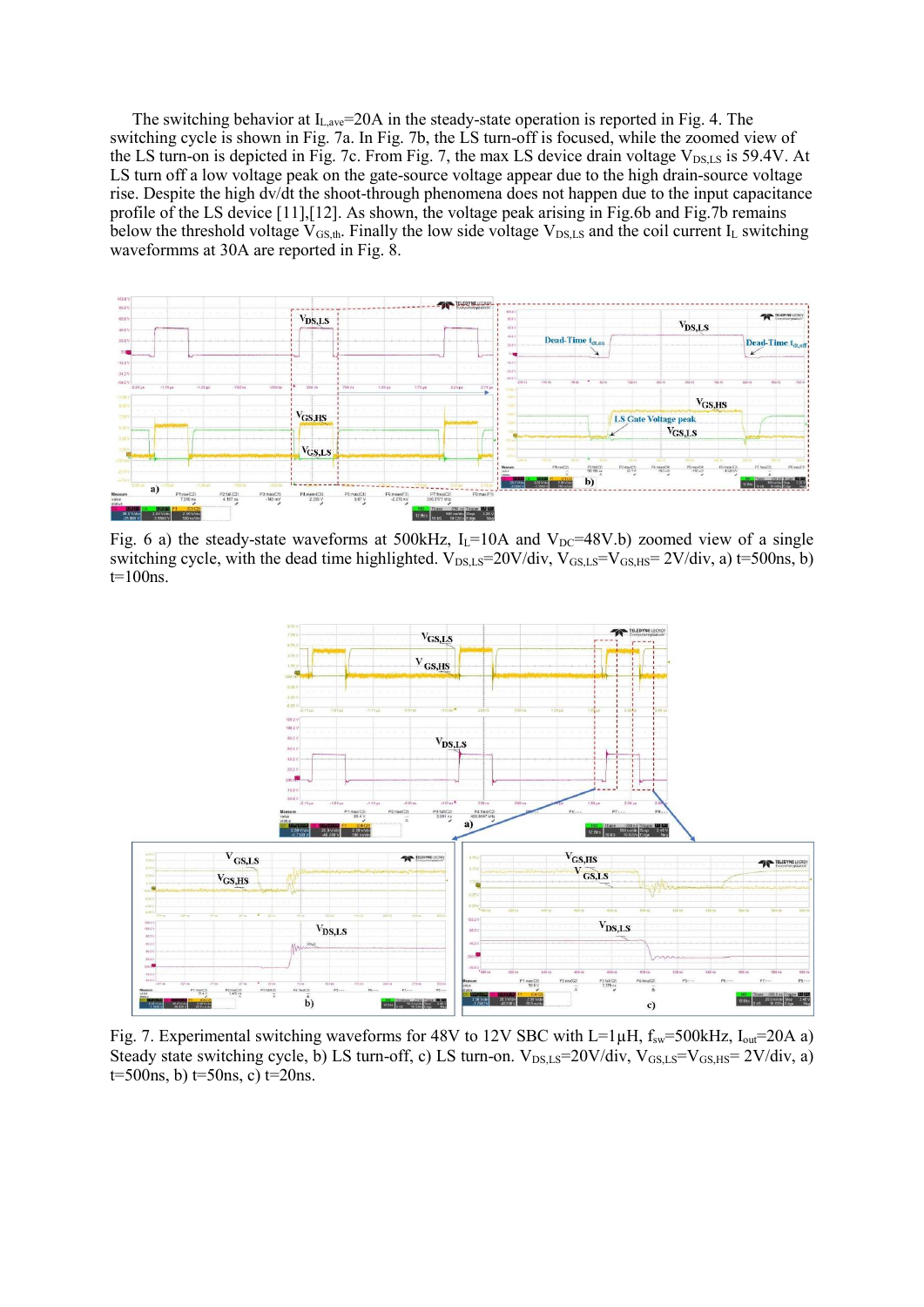

Fig. 8 Switching waveforms of the inductor current and low side drain-source voltage in CCM at steadystate condition with  $I_{\text{Lave}} = 30A$  and  $f_{\text{sw}} = 500M$  Hz.  $I_{\text{L}} = 10A/\text{div}$ ,  $V_{\text{DS,LS}} = 10V/\text{div}$ ,  $t = 1\mu s/\text{div}$ .

#### **Stray Inductances Estimation**

The switching test may be used also to compute the stray inductance among ground connection and low side GaN integrate module source pins. The switching drain-source voltage waveforms of the LS turn off and HS turn-on at  $I_L = 30A$  ( $f_{sw} = 500kHz$ ) with inductance, L=4.7 $\mu$ H (Coilcraft), are reported in Fig. 9a. In the switching transients the duration of the voltage oscillation was measured as shown in Fig. 9a. The oscillation frequency measured is  $f_{\text{osc}}$  = 294MHz. From (4) and considering C<sub>oss</sub>=934pF for LS GaN module device. The stray inductance of LS is L<sub>stray</sub>= 314pH. The L stray inductance among DC link capacitors and high side drain pins was measured considering the HS device turn-off waveform (LS device acts a turn-on switching) in the same test conditions of the previous case. The frequency estimated is  $f_{\text{osc}} = 385 \text{MHz}$  (Fig. 9b). Taking into account  $C_{\text{osc}} = 400 \text{pF}$  by equation (4) was obtained L= 420pH.



Fig. 9. Experimental switching waveforms of drain-source voltage of the GaN module at I<sub>L</sub> current equal to 30A ,  $f_{sw}$ =500kHz. a) LS device turn-off and HS device turn-on b) LS device turn-on and HS device turn-off.  $V_{DS,LS} = V_{DS,HS} = 10V/div = 10nsec/div$ .

$$
f_{osc} = \frac{1}{2\pi} \cdot \frac{1}{\sqrt{L_{stray} c_{oss}}} \tag{4}
$$

#### **Efficiency Evaluation in SBC Application**

 The power device losses are related mainly to the switching transient of HS GaN FET, the conduction losses of the LS devices [13], and the losses of the reverse equivalent body diode conduction during the dead time as reported in (2). These power losses determine the main losses of the converter by affecting the efficiency of the SBC.

The efficiency of the SBC with the under test GaN FETs monolithic power stage in an asymmetric half-bridge solution is evaluated in comparison with a state of art device (SAD) composed by a GaNbased monolithic integrated asymmetric half-bridge with better performance available in the market scenario of the low-voltage GaN FETs devices. The main electrical parameters of both the presented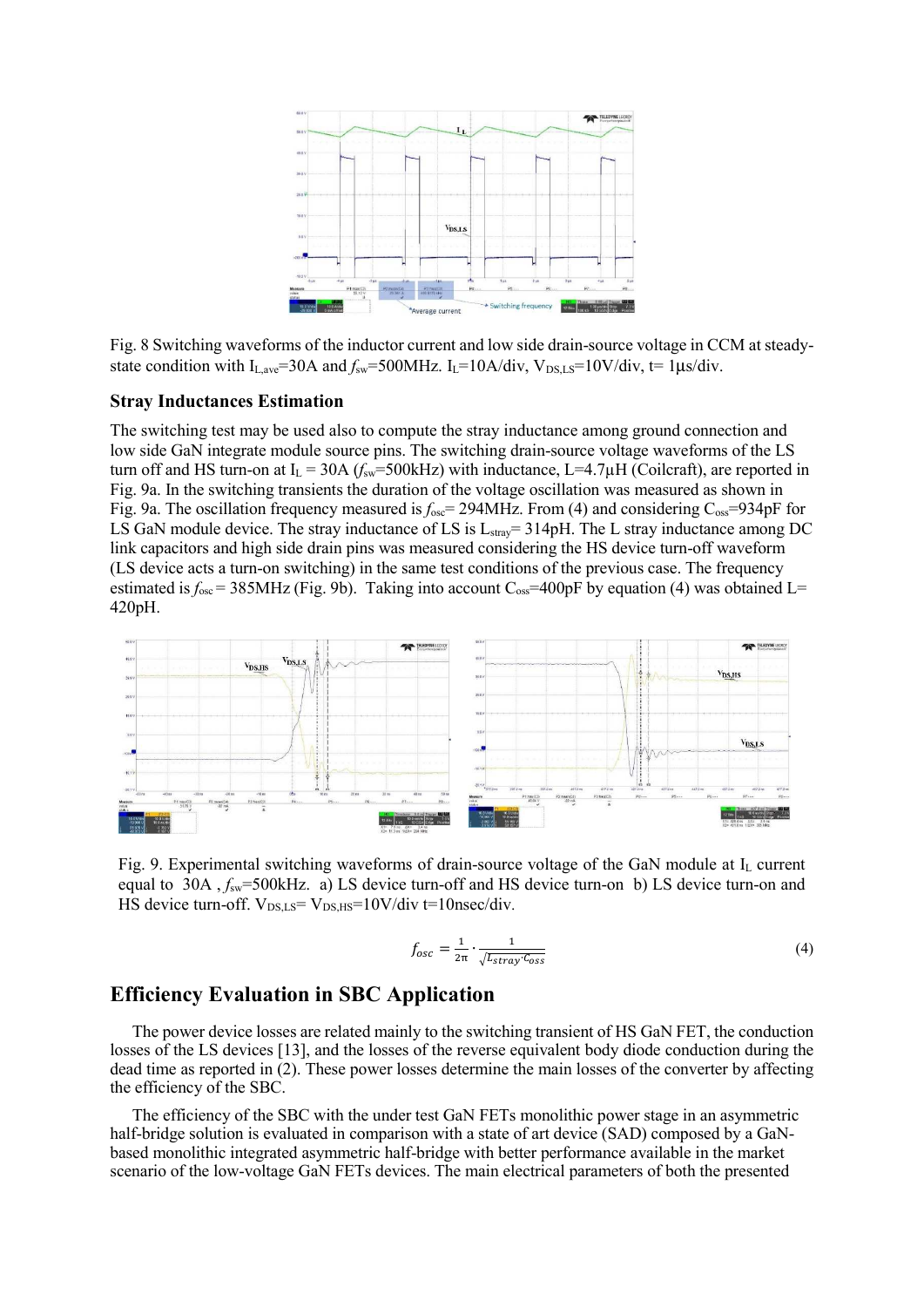device under test (DUT) and the SAD are reported in Table I. The inner capacitance profile and consequently the gate charge  $Q_G$  are more efficient for the SAD. These improved parameters lead to better dynamic performances comparing with DUT, while the conduction resistances  $(R_{DS,on})$  are overall more efficient for the DUT thus the conduction losses are more advantageous. Generally, the chip area ratio for HS and LS devices is greater than or equal to four. In the DUT the R<sub>DS,on</sub> of HS and LS devices is relatively little different than the SAD. In the design criteria besides the active area ratio, the designers decide to connect the source of HS to the overall chip substrate and then ground. This will heavily affect the R<sub>DS,on</sub> of the HS GaN even if is producing some advantage for EMI/EMC point of view because there is not any switching and therefore voltage variation exposed on the top but just ground connection that also makes easier the cooling via a dedicated HS area without any interposed electrically insulated.

The reverse voltage  $V_F$  is slightly more efficient for the DUT device reducing the losses during dead time. For efficiency evaluation, the switching frequency in the range of 300kHz-500kHz is considered. The frequency values choice is related to the switching frequency mainly used in the application for a 48V voltage regulator in industrial and automotive applications with GaN devices solution as switches. [14], [15]. To make the evaluation of efficiencies as compliant as possible, the layout of the two SBC evaluation board is very close and the cooling systems chosen are similar. Two operating conditions are evaluated. In the first configuration, a heat sink is considered to be 14 ° C / W for both solutions with a maximum load current until 20A. In the second configuration, the heat sink is combined with a fan to achieve maximum performance evaluating the maximum operating current for the two integrated module devices.

| <b>Device Parameters</b>                               |                      |                     |                      |                       |  |  |  |  |
|--------------------------------------------------------|----------------------|---------------------|----------------------|-----------------------|--|--|--|--|
|                                                        |                      | <b>DUT</b>          | SAD                  |                       |  |  |  |  |
|                                                        | High-<br><b>Side</b> | Low-<br><b>Side</b> | High-<br><b>Side</b> | $Low-$<br><b>Side</b> |  |  |  |  |
| Break down Voltage BV <sub>DSS</sub> [V]               | 100                  | 100                 | 80                   | 80                    |  |  |  |  |
| $R_{DS,on}$ @ 25°C [m $\Omega$ ]                       | 5.4                  | 3.5                 | 14.5                 | 3.6                   |  |  |  |  |
| Total Gate Charge $Q_G$ [nC]                           | 13.24                | 25.8                | 3.5                  | 15                    |  |  |  |  |
| Input Capacitance, C <sub>iss</sub> [pF]               | 892                  | 1624                | 360                  | 1410                  |  |  |  |  |
| Output Capacitance, C <sub>oss</sub> [pF]              | 409                  | 934                 | 269                  | 1270                  |  |  |  |  |
| Reverse transfer Capacitance,<br>$C_{\text{rss}}$ [pF] | 20.4                 | 30.2                | 3                    | 12                    |  |  |  |  |
| Gate Threshold Voltage V <sub>GS.th</sub><br>[V]       | 1.2                  | 1.2                 | 1.3                  | 1.3                   |  |  |  |  |
| Reverse Diode Voltage $V_F[V]$                         | 1.6                  | 1.6                 | 1.7                  | 1.5                   |  |  |  |  |

**Table. I Main Device Electrical Parameters Comparison** 

The efficiency comparison in the experimental evaluation case is reported in Fig. 6.



Fig.10. Efficiency comparison between DUT and SAD GaN FETs in SBC with heat sink of 14 C°/W, Vin=48V, Vout=12V, L=1uH,a) *f*sw=300kHz. b) *f*sw=500kHz.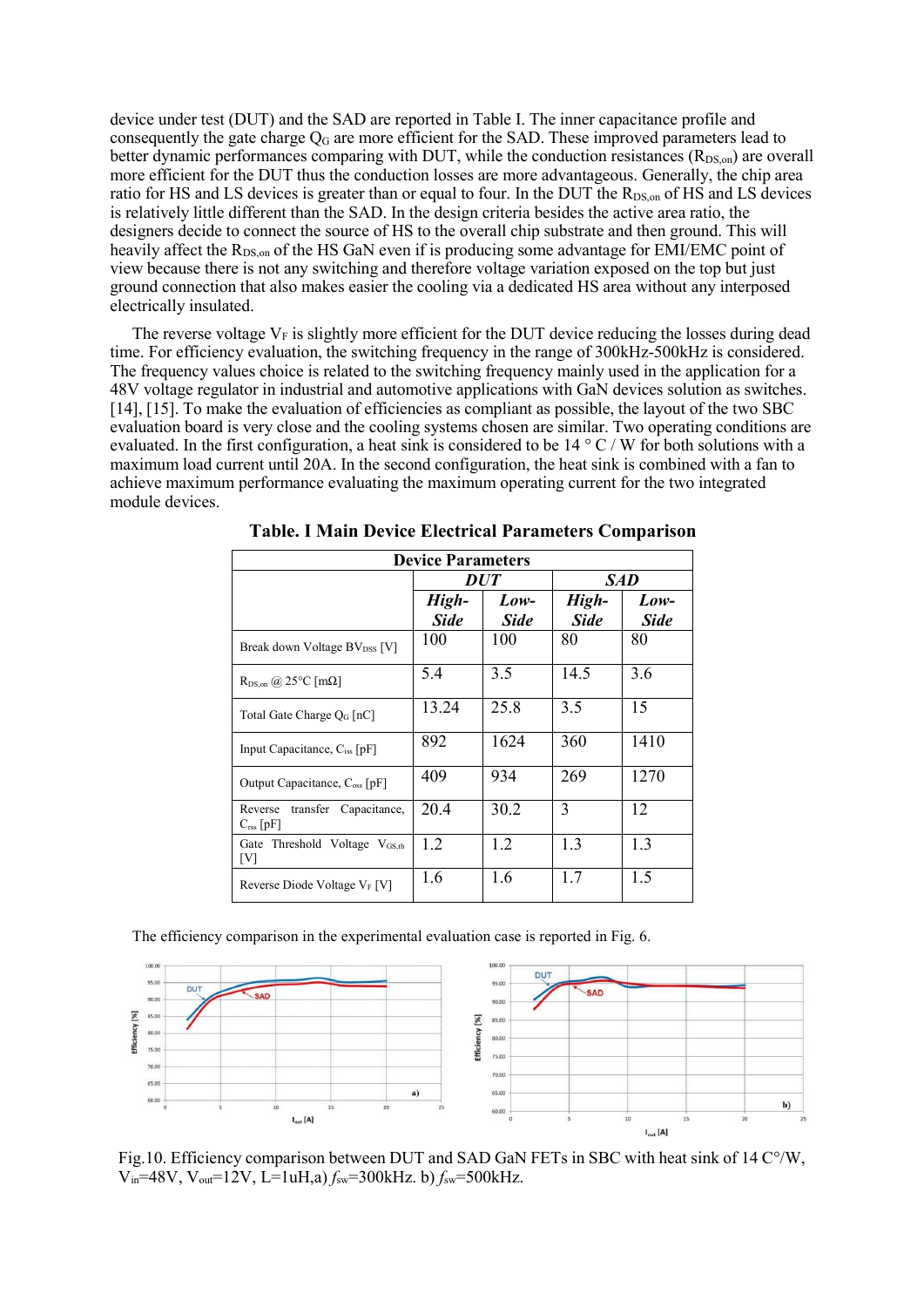At lower operative frequencies of  $300kHz$ , the lower  $R_{DS,on}$  of DUT weighs more in the power losses and this leads to a slight efficiency advantage (Fig. 10a), instead at  $f_{sw}=500$ kHz the gap is canceled, due to the lower Q<sub>G</sub> of the SAD. As shown in Fig. 10b, at  $f_{sw}=500$ kHz, DUT has almost the same efficiency than SAD. Even if the DUT has lower HS R<sub>DS,on</sub>, the switching losses are higher than SAD and than the efficiency gap is basically reverted. In the second case of efficiency evaluation the heat sink is combined with a cooling by fan. The efficiency results are reported in Fig. 11 for the DUT and in Fig. 12 for the SAD. The picture of Fig. 11 shows the efficiency of DUT using L=1uH at *f*sw=500kHz, the efficiency measurement is just below 95% at 20A of load current. Due to the raised edge of the device package, the heat sink has been suitably shaped to make sure that the two surfaces (GaN package device and heat sink) are as much in contact as possible. This certainly improved the heat exchange, as the efficiency was measured up to the max current active load equipment which is 50A. While in Fig. 12 the SAD in the same operative conditions failed at a load current over than 26A.



Fig. 11 Efficiency evaluation of DUT GaN FET with heat sink and cooling fan, with L=1 $\mu$ H,  $f_{sw}$ =500kHz.

Fig. 12 Efficiency evaluation of SAD GaN FET with heat sink and cooling fan, with L=1µH, *f*sw=500kHz.

#### **Thermal Behavior**

The thermal design of the GaN monolithic power stage is critical especially when the load rises. A dedicated heat sink with on purpose side profile plus an air cooling system is used to cool down the device especially when it becomes hotter over 30A of load current. Two tests are considered in the thermal evaluation.

In the first test of the thermal behavior investigation, the monolithic power stage temperature (DUT) distribution at steady state was carried out by an infrared camera in the following operative conditions. The converter output current is settled to 10A with a fan cooling but without a heat sink. To achieve the thermal equilibrium, the converter runs for 10 min. The continuous working conditions were obtained without exceeding critical temperature values; this test has the aim to verify if asymmetrical current flowing affects the device thermal budget and therefore the final system efficiency. The thermal map picture of the monolithic power stage temperature distribution is reported in Fig.13. The hottest part of the device is the high side where the peak temperature is around 79.6°C while the average is 68.5°C. For the low side, we have a max temperature of around 77.2°C while the average is 69.8°C. Furthermore, in the HS device, the temperature is more uniform, from 77 to 79°C, in the low side we observe the hottest point next to the switching node where the temperature is achieving 78-79°C while next to the left bottom corner the temperature is around 71-72°C with around 7°C gap.

In the second test a comparison for DUT and SAD thermal behavior are carried out in the following operative conditions. At *f*sw=500kHz both devices were tested to measure surface device temperature. The temperature is measured by a thermocouple inserted on a hole made on the heat sink (central position). The test was performed to find out the output current  $I_{out}$  to have a temperature at 90 $^{\circ}$ C of both devices. Both devices, to reach a temperature of 90°C, have to work in steady-state conditions at a similar loading current: the SAD must operate at 15.2 A instead of the DUT that achieved 90°C at 15A as reported in Table II. The reason can be linked to higher switching losses of DUT at 500kHz and to the solder mask of the package. This construction detail doesn't allow a perfect contact of the heatsink with the surface slug on the top and consequently affects the heat transfer.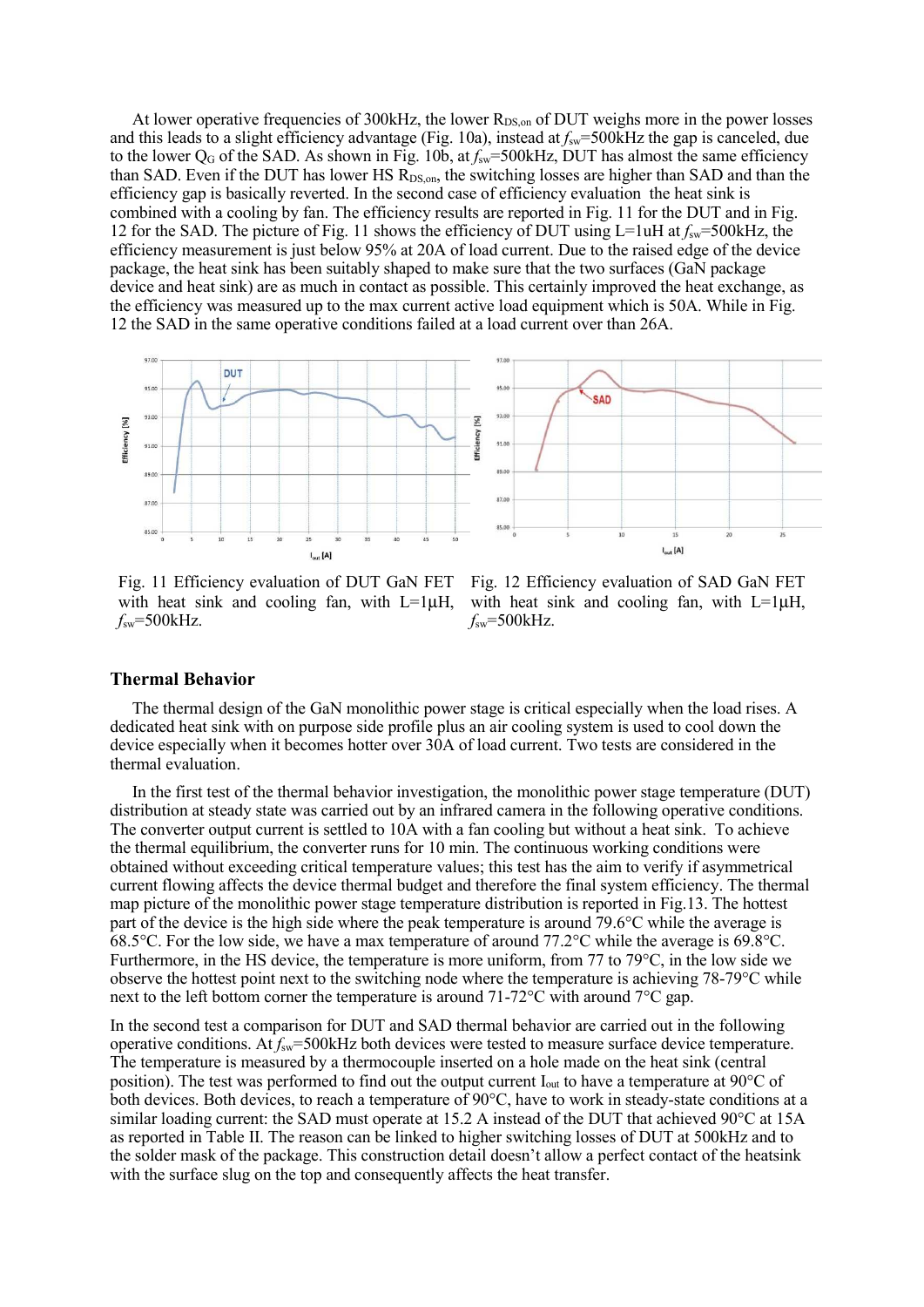

Fig. 13 Thermal map of the GaN monolithic power stage with the temperature distribution

|            | $T$ [C] | $f_{sw}[kHz]$ | $P_{in}$ [W] | $V_{out}$ [V] | $I_{out}$ [A] | L[uH] |
|------------|---------|---------------|--------------|---------------|---------------|-------|
| <b>DUT</b> | 90      | 500           | 167.15       | 10.48         | 15            |       |
| <b>SAD</b> | 90      | 500           | 165.25       | 10.22         | 15.2          |       |

**Table. II Output current value at 90 °C** 

### **Conclusion**

In the paper the performance results of a non-symmetric GaN half-bridge monolithic power stage with100V of breakdown voltage and 50A of maximum current are presented and discussed. The asymmetric solution allows both the power losses and switching performance optimization in same application such as the synchronous buck converter circuits. A brief introduction on the design constraints is described. Some layout issues of the GaN module application in a power evaluation board will be addressed. The GaN module in SBC application for an auxiliary power supply ( $V_{\text{IN}}=48V$ , Vout=12V, up to 20A of continuous load current) is experimented evaluated at wide range of load current variation at switching frequency up to 500kHz. The dynamic switching characteristic are investigated such as the integrated module stray inductance in the power loop path, the high dv/dt impact on the shoot-through phenomena. Furthermore, the dead time correlation with the power losses optimization will be considered. The efficiency of the SBC is evaluated comparing the asymmetric integrated module presented (DUT) with a state of art integrated asymmetric switching leg (SAD) in order to highlight the advances and the drawback. Two operative conditions are considered. In the first case a similar heat sink is implemented to cool the integrated devices. In the second case the heat sink is combined with a cooling fan to investigate the load current limits. In the first case with the load current up to 20A the efficiency is better at lower switching frequency and comparable at 500kHz in the wide range of the load current variation. At lower operative frequencies of  $300kHz$ , the lower  $R_{DS,on}$  of DUT allows a slight efficiency advantage, instead at  $500kHz$  the advance is canceled, due to the lower  $Q<sub>G</sub>$  of the SAD. From the efficiency results, the current limit is higher for DUT device. Finally, the thermal